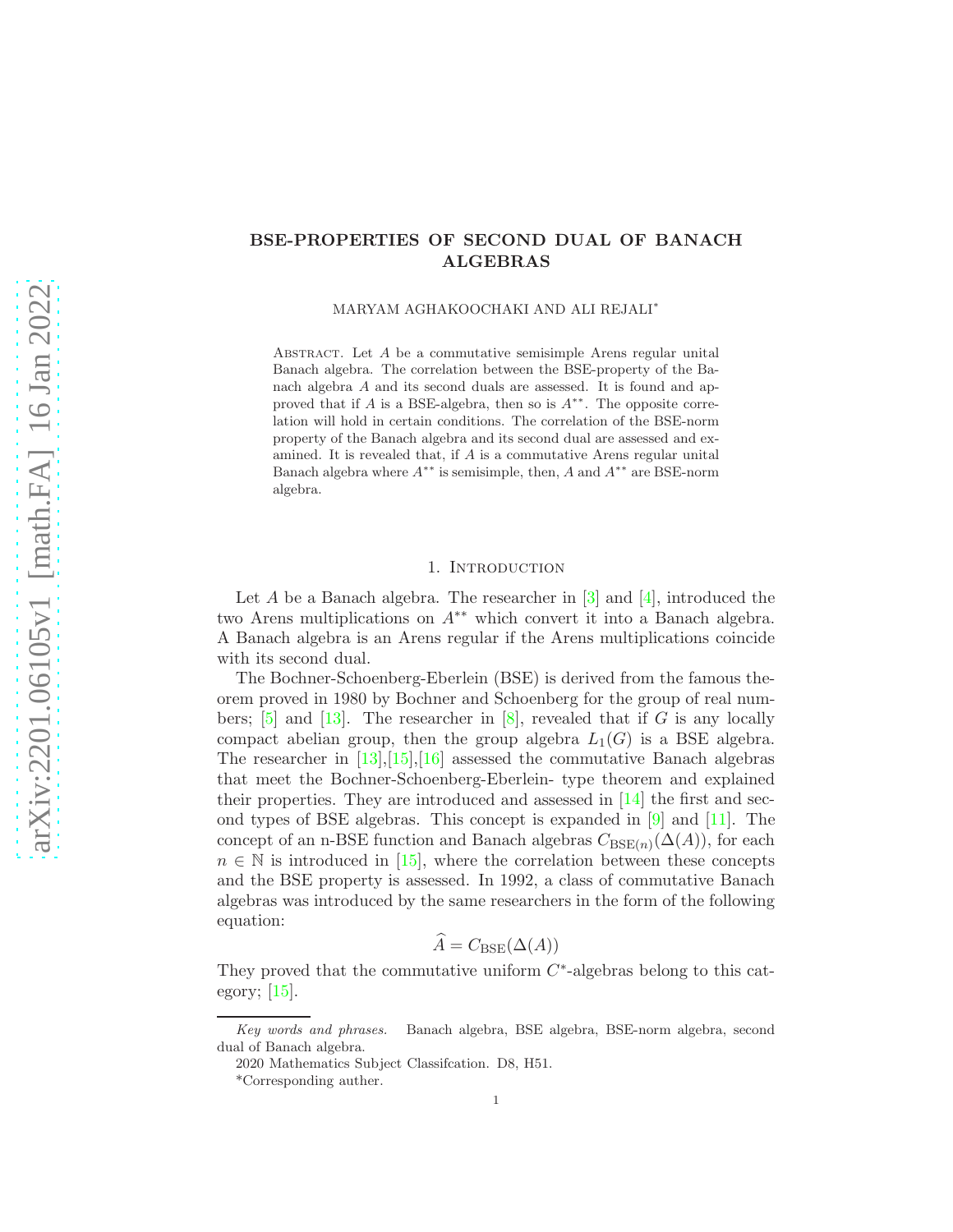The concept of BSE-norm algebra, where  $L_1(G)$  is a BSE-norm algebra, for any locally compact group, Hausdorff, and abelian group  $G$  is devised in [\[16\]](#page-8-3). Another essential reference for BSE-norm algebras is [\[7\]](#page-8-7). The BSE property for some other Banach algebras, including the direct sum of Banach algebras is assessed in [\[10\]](#page-8-8). That the Lipschitz algebra  $\text{Lip}_{\alpha}(K, A)$  is a BSEalgebra if and only if  $\tilde{A}$  is a BSE-algebra, where  $\tilde{K}$  is a compact metric space, A is a commutative unital semisimple Banach algebra, and  $0 < \alpha \leq 1$ is proved in [\[1\]](#page-7-3).

In this article, A is a commutative unital Banach algebra, where A is Arens regular and  $A^{**}$  is semisimple. That the  $C_{BSE}(\Delta(A^{**})) \cong C_{BSE}(\Delta(A))$ will be proved in the article first, followed by proving that if  $A$  is a BSEalgebra, so is  $A^{**}$ . It will be concluded that if  $A^{**}$  is a BSE-algebra and  $\widehat{A} |_{\Delta(A)} \cong \widehat{A^{**}} |_{\widehat{\Delta(A)}}$ , then A is a BSE algebra.

The BSE- norm property for  $A^{**}$  and proving that A and  $A^{**}$  are BSEnorm algebras are assessed in this article.

## 2. Preliminaries

The basic terminologies and the related information on BSE algebras are extracted from  $[14]$ ,  $[15]$ , and  $[16]$ .

Let A be a commutative semisimple Banach algebra, and  $\Delta(A)$  be the character space of A with the Gelfand topology. In this study,  $\Delta(A)$  represents the set of all non-zero multiplicative linear functionals over A.

Assume that  $C_b(\Delta(A))$  is the space consisting of all complex-valued continuous and bounded functions on  $\Delta(A)$ . A linear operator T on A is named a multiplier if for all  $x, y \in A$ ,  $T(xy) = xT(y)$ . The set of all multipliers on A will be expressed as  $M(A)$ . It is obvious that  $M(A)$  is a Banach algebra, and if A is an unital Banach algebra, then  $M(A) \cong A$ . As observed in [\[12\]](#page-8-9), for each  $T \in M(A)$  there exists a unique bounded continuous function  $\hat{T}$  on  $\Delta(A)$  expressed as:

$$
\varphi(Tx) = \tilde{T}(\varphi)\varphi(x),
$$

for all  $x \in A$  and  $\varphi \in \Delta(A)$ . By setting  $\{\widehat{T} : T \in M(A)\}\)$ , the  $\widehat{M(A)}$  is yield.

If the Banach algebra A is semisimple, then the Gelfand map  $\Gamma_A : A \to \hat{A}$ ,  $f \mapsto \hat{f}$ , is injective or equivalently, and the following equation holds:

$$
\bigcap_{\varphi \in \Delta(A)} \ker(\varphi) = \{0\}.
$$

A bounded complex-valued continuous function  $\sigma$  on  $\Delta(A)$  is named a BSE function, if there exists a positive real number  $\beta$  in a sense that for every finite complex-number  $c_1, \dots, c_n$ , and the same many  $\varphi_1, \dots, \varphi_n$  in  $\Delta(A)$  the following inequality

$$
\|\sum_{j=1}^n c_j \sigma(\varphi_j) \| \leq \beta \|\sum_{j=1}^n c_j \varphi_j \|_{A^*}
$$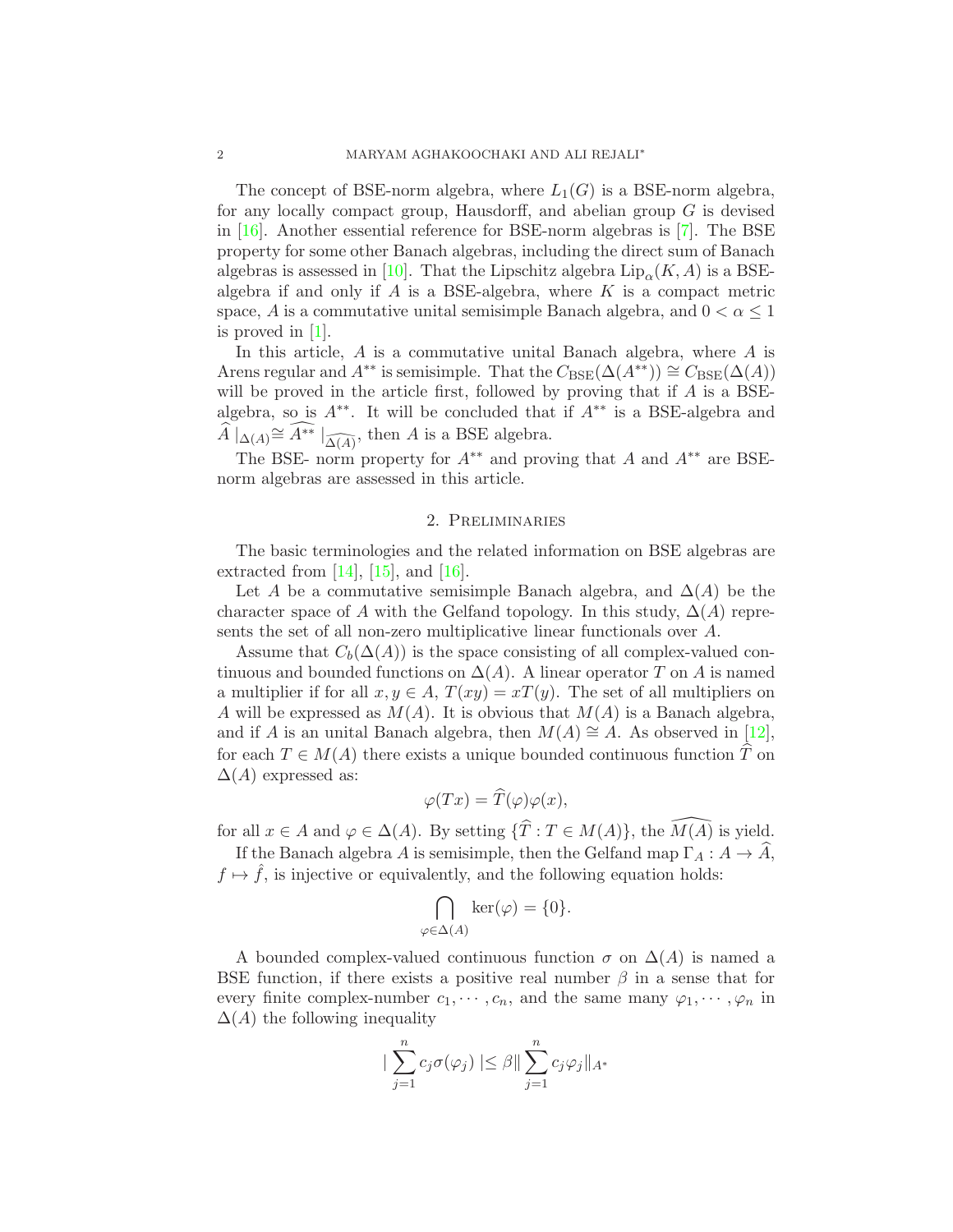holds.

The set of all BSE-functions is expressed by  $C_{BSE}(\Delta(A))$ , where for each  $\sigma$ , the BSE-norm of  $\sigma$ ,  $\|\sigma\|_{\text{BSE}}$  is the infimum of all  $\beta$ s applied in the above inequality. That  $(C_{BSE}(\Delta(A)), \| \|_{BSE})$  is a semisimple Banach subalgebra of  $C_b(\Delta(A))$  is in Lemma 1 proved in [\[14\]](#page-8-4). Algebra A is named a BSE algebra if it meets the following condition:

$$
\widehat{M(A)} \cong C_{BSE}(\Delta(A)).
$$

If A is unital, then  $\widehat{M(A)} \cong \widehat{A} |_{\Delta(A)}$ , indicating that A is a BSE algebra if and only if  $C_{BSE}(\Delta(A)) \cong \hat{A} |_{\Delta(A)}$ . The semisimple Banach algebra A is named a norm-BSE algebra if there exists some  $K > 0$  in a sense that for each  $a \in A$ , the following holds:

$$
||a||_A \le K ||\hat{a}||_{BSE}
$$

Let A be a Banach algebra,  $F, G \in A^{**}, f \in A^*$  and  $x, y \in A$ . 1) The first Arens multiplication is defined by:

$$
F \Box G(f) = F(G.f)
$$
  
\n
$$
G.f(x) = G(f.x)
$$
  
\n
$$
f.x(y) = f(xy)
$$

2) The second Arens multiplication on  $A^{**}$  is defined by:

$$
F \diamondsuit G(f) = G(f.F)
$$
  

$$
f.F(x) = F(x.f)
$$
  

$$
x.f(y) = f(yx)
$$

It is obvious that  $(A^{**}, \Box)$  and  $(A^{**}, \Diamond)$  are Banach algebras. If the binary operation  $\Box$  is the same as the action of  $\diamondsuit$ , then A is named the Arens regular Banach algebra. If A is a commutative Banach algebra, then  $A^{**}$  is a commutative Banach algebra if and only if A is an Arens regular Banach algebra; [\[6\]](#page-7-4).

#### 3. BSE algebras and their second Dual

The structure of the BSE functions on  $\Delta(A^{**})$  is characterization and the correlations between the BSE property of A and their second duals are assessed.

Let A be a commutative semisimple Banach algebra. Then (i)  $C_{\text{BSE}}(\Delta(A))$  equals the set of all  $\sigma \in C_b(\Delta(A))$  for which there exists at least one bounded net  $(a_{\alpha})$  in A with  $\lim_{\alpha} \widehat{a_{\alpha}}(\varphi) = \sigma(\varphi)$  for all  $\varphi \in \Delta(A)$ . (ii)  $C_{BSE}(\Delta(A)) = C_b(\Delta(A)) \cap A^{**}$ , where  $A^{**}$  is the second dual of A. Proved in [Theorem4 , [\[14\]](#page-8-4)].

<span id="page-2-0"></span>Lemma 1. *Let* A *be a commutative semisimple Banach algebra. Then*

$$
\overline{<\Delta(A)>}^{w^*}=A^*
$$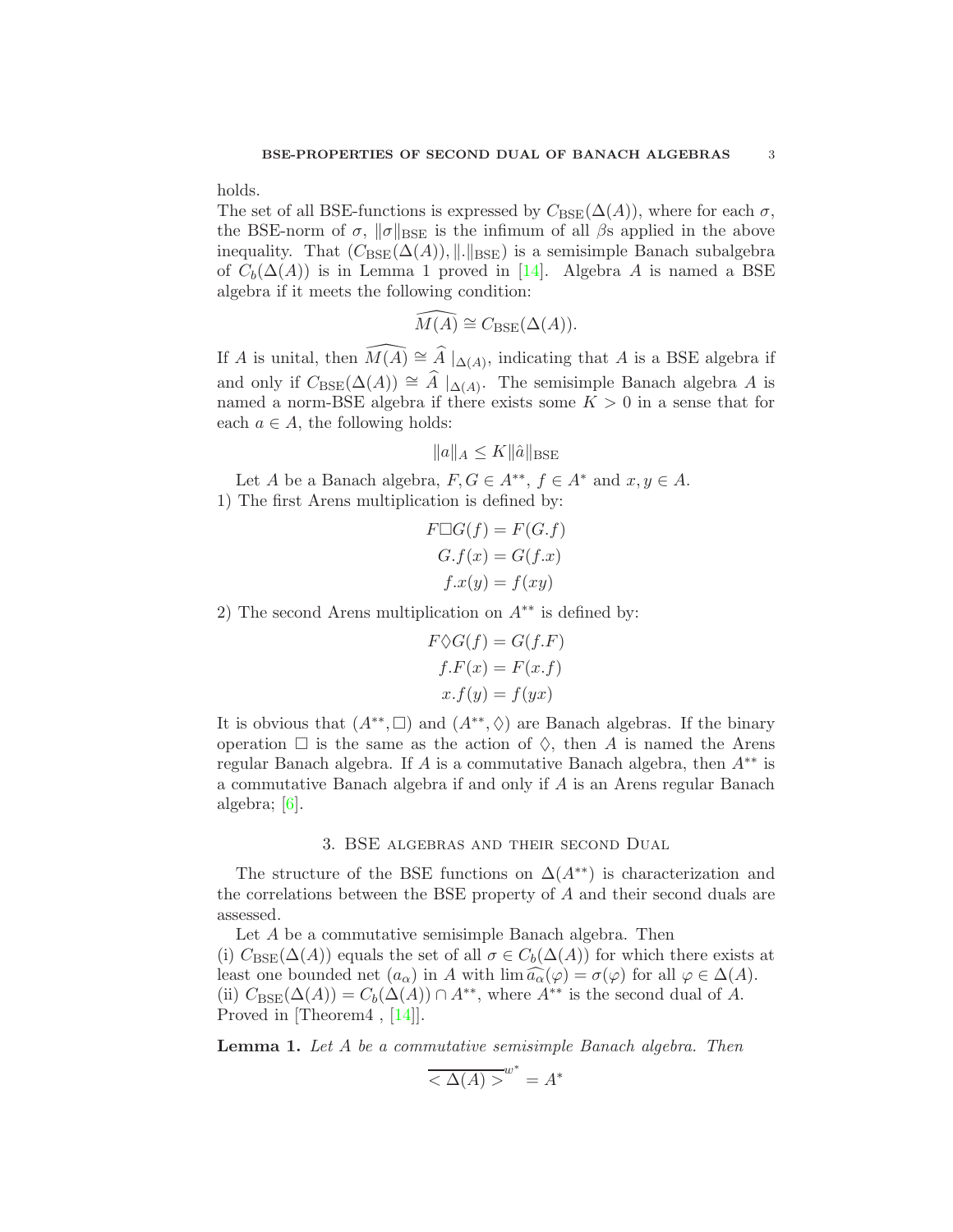*Proof.* Assume that  $B = \overline{\langle \Delta(A) \rangle}^{w^*}$  and  $B \subsetneq A^*$ . Define  $\Theta : B \longrightarrow \mathbb{C}$ by  $\Theta(b) = 0$  for all  $b \in B$ . Let  $b_0 \in A^* \setminus B$ . Then by referring to the Hahn–Banach theorem there exists a  $w^*$ - continuous linear function  $\overline{\Theta}$ :  $A^* \longrightarrow \mathbb{C}$  where  $\overline{\Theta}(b_0) = 1$  and  $\overline{\Theta}(b) = 0$  for all  $b \in B$ . Because  $(A^*, w^*)$ is a locally convex and  $\overline{\Theta}$  is w<sup>\*</sup>-continuous, thus there exists  $a \in A$  where  $\overline{\Theta} = \hat{a}$ . If  $\varphi \in \Delta(A)$ , the following is yield:

$$
\varphi(a) = \hat{a}(\varphi) = \overline{\Theta}(\varphi) = 0
$$

Because A is semisimple,  $a = 0$ . Thus,

$$
\overline{\Theta}(b_0) = \hat{a}(b_0) = b_0(0) = 0
$$

which is a contradiction; therefore  $\overline{\langle \Delta(A) \rangle}^{w^*} = A^*$ . — Процессиональные просто производства и продага в собстановки производства и производства и производства и<br>В собстановки производства и производства и производства и производства и производства и производства и произв

<span id="page-3-0"></span>**Lemma 2.** Let A be a commutative Banach algebra and  $\overline{\langle \Delta(A) \rangle}^{w^*} = A^*$ . *Then*  $\Delta(A^{**}) = \widehat{\Delta(A)}$ w∗ *.*

*Proof.* Provided in [\[6\]](#page-7-4). □

<span id="page-3-1"></span>Corollary 3. *Let* A *be a commutative semisimple unital Banach algebra. Then*

$$
\Delta(A^{**}) = \widehat{\Delta(A)}
$$

*Proof.* Because A is unital,  $\Delta(A)$  is w<sup>\*</sup>- compact, thus,  $\widehat{\Delta(A)} = \widehat{\Delta(A)}$ w∗ . Then by applying Lemma [1](#page-2-0) and Lemma [2,](#page-3-0) the equation  $\Delta(A^{**}) = \widehat{\Delta(A)}$  is  $yield.$ 

Remark 1. *Let* A *be a commutative semisimple unital Banach algebra. Assume that*  $\varphi_1, \dots, \varphi_n \in \Delta(A)$  *and*  $c_1, \dots, c_n \in \mathbb{C}$ *, then the following is yield:*

$$
\|\sum_{i=1}^n c_i \varphi_i\|_{A^*} = \|\sum_{i=1}^n c_i \widehat{\varphi}_i\|_{A^{***}}
$$

Remark 2. *Let* A *be a commutative Arens regular Banach algebra. If* A∗∗ *is semisimple, then A is semisimple. Because*  $\widehat{\text{ker}}(\varphi) \subseteq \text{ker}(\varphi)$  *and*  $\widehat{\text{Rad}(A)} \subseteq$ Rad( $A^{**}$ )*. then* A *is semisimple, because*  $A^{**}$  *is semisimple, .* 

Theorem 4. *Let* A *be a commutative Arens regular semisimple unital Banach algebra. Then the following statement holds:*

 $C_{BSE}(\Delta(A^{**})) \cong C_{BSE}(\Delta(A))$ 

*These two as Banach algebras are isometric;*

*Proof.* Because A is semisimple, by applying Corollary [3,](#page-3-1) the  $\Delta(A^{**})$  = *Proof.* Because A is semisimple, by applying Corollary 3, the  $\Delta(A^{**}) = \widehat{\Delta(A)}$  is yield, thus,  $C_b(\Delta(A^{**})) \cong C_b(\Delta(A))$ , and  $A^{***} \mid_{\widehat{\Delta(A)}} \cong A^{**} \mid_{\Delta(A)}$ . Consequently by applying [\[14,](#page-8-4) Theorem 4],  $C_{BSE}(\Delta(A^{**})) \cong C_{BSE}(\Delta(A))$  is  $yield.$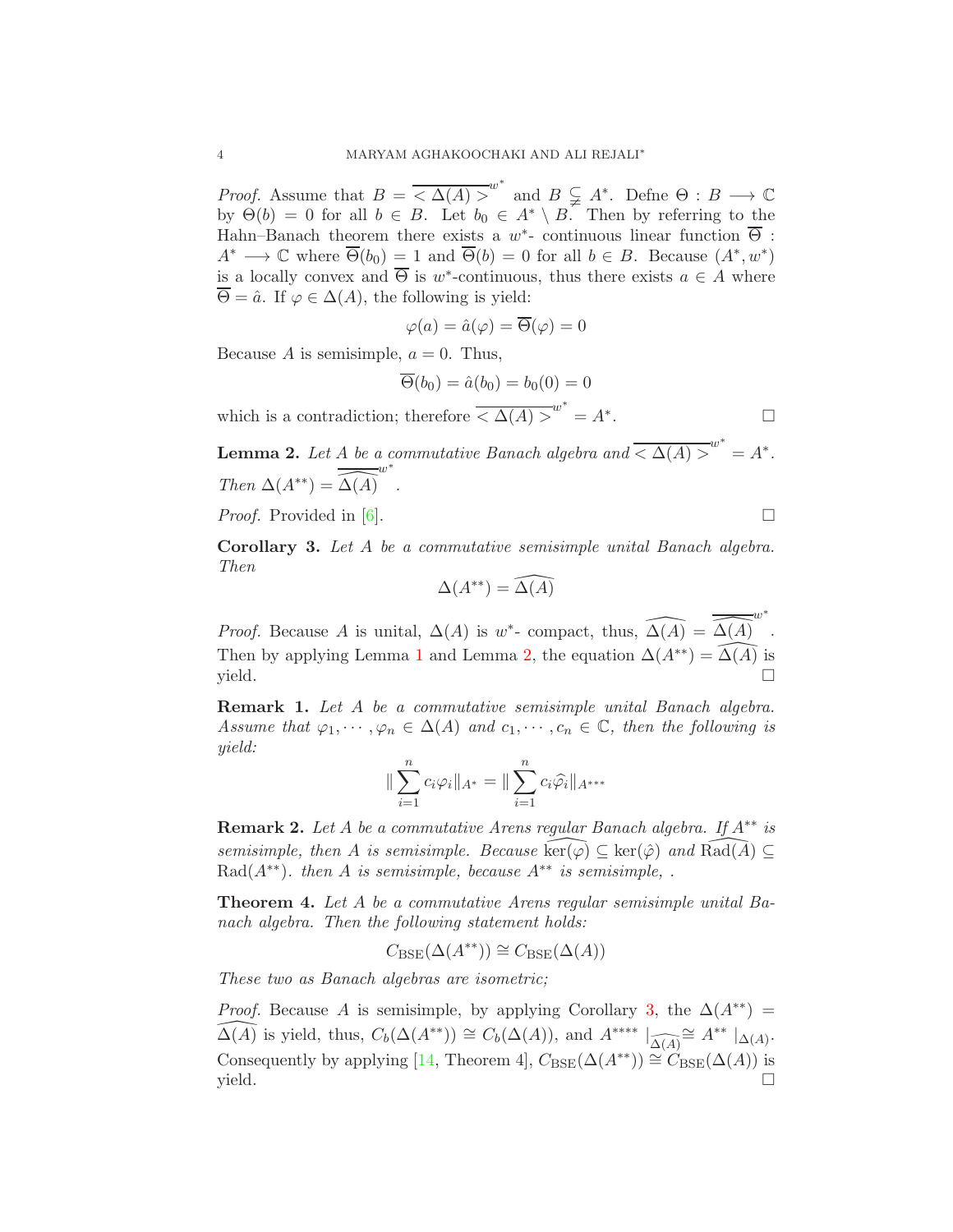The correlation between the BSE-property of algebra A and it's second dual  $A^{**}$  is assessed as follows:

<span id="page-4-0"></span>Lemma 5. *Let* A *be a commutative unital Banach algebra such that* A *is Arens regular and*  $A^{**}$  *is semisimple. If A is a BSE algebra, so is*  $A^{**}$ *.* 

*Proof.* Let  $\Sigma \in C_{BSE}(\Delta(A^{**}))$ . Define  $\sigma(\varphi) = \Sigma(\widehat{\varphi})$  for all  $\varphi \in \Delta(A)$ . Obviously,  $\sigma$  is well defined and  $\sigma \in C_{BSE}(\Delta(A))$ . By allowing  $\varphi_1, \dots, \varphi_n \in$  $\Delta(A)$  and  $c_1, \dots, c_n \in \mathbb{C}$  the following is yield:

$$
\begin{aligned} \left| \sum_{j=1}^{n} c_j \sigma(\varphi_j) \right| &= \left| \sum_{j=1}^{n} c_j \Sigma(\widehat{\varphi_j}) \right| \\ &\le M \left| \left| \sum_{j=1}^{n} c_j \widehat{\varphi_j} \right| \right|_{A^{***}} \\ &= M \left| \left| \sum_{j=1}^{n} c_j \varphi_j \right| \right|_{A^*} \end{aligned}
$$

where  $M > 0$ . Because  $C_{BSE}(\Delta(A)) = A|_{\Delta(A)}$ , there exists  $a \in A$  where  $\sigma = \hat{a}.$ 

Assume that  $\Phi \in \Delta(A^{**})$ , thus  $\Phi = \hat{\varphi}$  for some  $\varphi \in \Delta(A)$ . Which yield:

$$
\Sigma(\Phi) = \Sigma(\hat{\varphi}) = \sigma(\varphi)
$$

$$
= \hat{a}(\varphi)
$$

$$
= \hat{a}(\hat{\varphi})
$$

$$
= \hat{a}(\hat{\varphi})
$$

$$
= \hat{a}(\Phi)
$$

where,  $\Sigma = \hat{\hat{a}}$ , therefore  $C_{BSE}(\Delta(A^{**})) = \widehat{A^{**}} \mid_{\widehat{\Delta(A)}}$ . . — Процессиональные производствовались и производствовались и производствовались и производствовались и произ<br>В собстановки производствовались производствовались производствовались производствовались и производствовались

Lemma 6. *Let* A *be a commutative unital Banach algebra where* A *is Arens regular and*  $A^{**}$  *is semisimple.* If  $A^{**}$  *is a BSE algebra and*  $\hat{A} |_{\Delta(A)} \cong$  $\widehat{A^{**}} \mid_{\widehat{\Delta(A)}}$ , then A is a BSE-algebra.

*Proof.* Assume that  $A^{**}$  is a BSE algebra, the following is yield:

$$
C_{BSE}(\Delta(A)) \cong C_{BSE}(\Delta(A^{**}))
$$
  
\n
$$
\cong \widehat{A^{**}} \mid_{\widehat{\Delta(A)}}
$$
  
\n
$$
\cong \widehat{A} \mid_{\Delta(A)}
$$

thus,  $A$  is a BSE- algebra.

At this stage, based on the established prerequisite the primary Theorem, is expressed as follows:

Theorem 7. *Let* A *be a commutative unial Banach algebra, such that* A *is Arens regular and* A∗∗ *is semisimple. Then the following statements are equivalent:*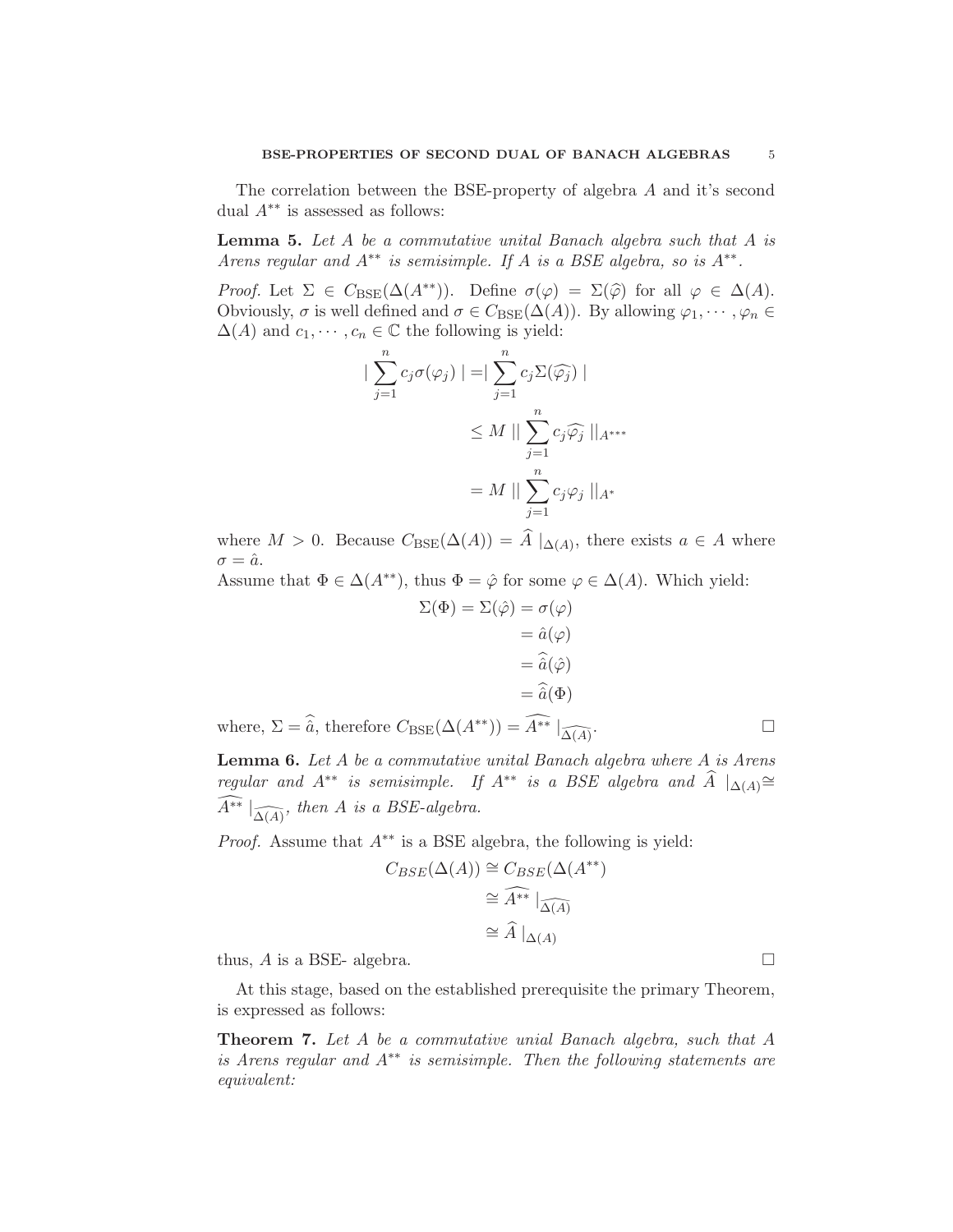*(i)* A *is a BSE algebra.*

*(ii)*  $A^{**}$  *is a BSE algebra and*  $\widehat{A} |_{\Delta(A)} \cong \widehat{A^{**}} |_{\widehat{\Delta(A)}}$ .

Example 1. *Let* (K, d) *be a compact metric space and* A *be a unital commutative semisimple Banach algebra. Then* A *is a BSE-algebra if and only if* Lip(K, A) *is a BSE-algebra;* [\[1\]](#page-7-3)*. In this context, the following statements are equivalent:*

*(i)* A *is a BSE algebra. (ii)*  $A^{**}$  *is a BSE algebra and*  $\widehat{A} |_{\Delta(A)} \cong \widehat{A^{**}} |_{\widehat{\Delta(A)}}$ . *(iii)* Lip(K, A) *is a BSE-algebra. (iv)* Lip(*K*,  $A^{**}$ *) is a BSE-algebra and*  $\widehat{A} |_{\Delta(A)} \cong \widehat{A^{**}} |_{\widehat{\Delta(A)}}$ *.* 

**Example 2.** Let X be a metric space and  $A = \text{Lip}(X)$ . Then A is unital and BSE algebra; [\[2\]](#page-7-5). By applying Lemma [5,](#page-4-0)  $\text{Lip}(X)$ <sup>\*\*</sup> *becomes a BSE algebra.* 

<span id="page-5-0"></span>Example 3. *Let* A *be a commutative reflexive Banach algebra. Then*

$$
C_{\text{BSE}}(\Delta(A)) = A|_{\Delta(A)}
$$

*Moreover,* A *is unital, then* A *is a BSE algebra.*

*Proof.* According to [Theorem 4, [\[14\]](#page-8-4)] because A is reflexive, and the following is yield:

$$
C_{\text{BSE}}(\Delta(A)) = A^{**} |_{\Delta(A)} \cap C_b(\Delta(A))
$$
  
=  $\widehat{A} |_{\Delta(A)} \cap C_b(\Delta(A))$   
=  $\widehat{A} |_{\Delta(A)}$ 

 $\Box$ 

# 4. BSE-norm algebra

The BSE-norm property of the second dual of Banach algebra is assessed and the correlation between the BSE-norm of the Banach algebra A and its second dual is assessed.

Theorem 8. *Let* A *be a commutative unial Banach algebra such that* A *is Arens regular and* A∗∗ *is semisimple. Then* A∗∗ *is a BSE-norm algebra.*

*Proof.* By applying the open mapping theorem there exists some  $M > 0$ where  $||F||_{A^{**}} \leq M||F||_{\Delta(A)} ||_{A^{**}}$  for each  $F \in A^{**}$ , because the map  $\Theta: A^{**} \longrightarrow C_b(\Delta(A))$  given by  $\Theta(F) = F |_{\Delta(A)}$  is continuous, linear and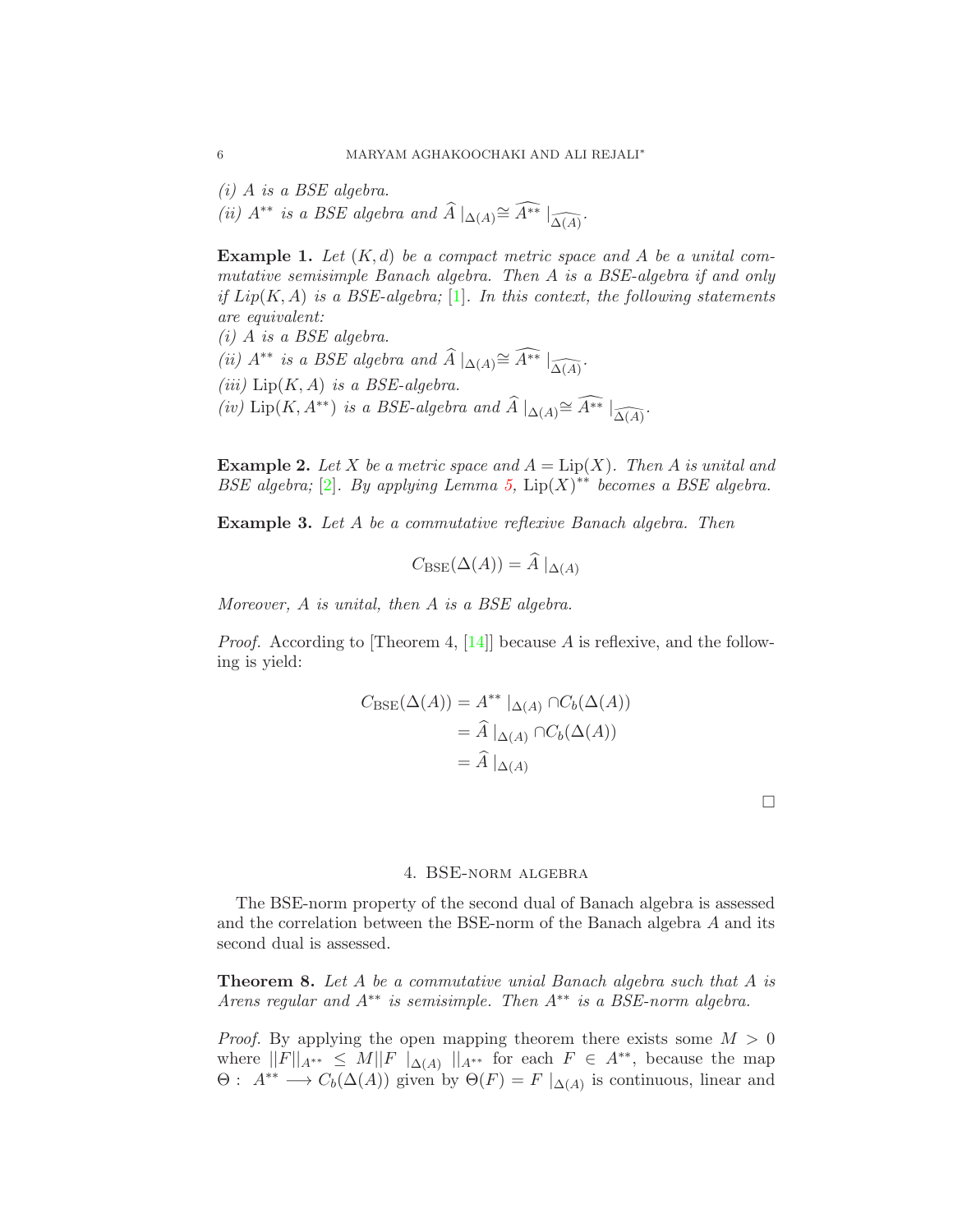injective, thus:

$$
\|\hat{F}\|_{\text{BSE}} = \sup \{ |\sum_{i=1}^{n} c_i \hat{F}(\Phi_i) | \Phi_i \in \Delta(A^{**}), ||\sum_{i=1}^{n} c_i \Phi_i||_{A^{***}} \le 1 \}
$$
  
= 
$$
\sup \{ |\sum_{i=1}^{n} c_i \hat{F}(\hat{\varphi}_i) | \varphi_i \in \Delta(A), ||\sum_{i=1}^{n} c_i \varphi_i||_{A^*} \le 1 \}
$$
  
= 
$$
\sup \{ |\sum_{i=1}^{n} c_i F(\varphi_i) | \varphi_i \in \Delta(A), ||\sum_{i=1}^{n} c_i \varphi_i||_{A^*} \le 1 \}
$$
  
= 
$$
||F||_{\Delta(A)} ||_{\text{BSE}}
$$

in addition:

$$
||F||_{\Delta(A)} ||_{A^{**}} = \sup \{ ||F(\varphi) || : \varphi \in \Delta(A) \}
$$
  

$$
\le ||F||_{\Delta(A)} ||_{BSE}
$$

Then by applying the open mapping theorem, the following is yield:

 $||F||_{A^{**}} \leq M||F||_{\Delta(A)} ||_{A^{**}} \leq M||F||_{\Delta(A)} ||_{BSE} = M||\hat{F}||_{BSE}$ 

therefore,  $A^{**}$  is a BSE-norm algebra.

Theorem 9. *Let* A *be a commutative unital Banach algebra, such that* A *is Arens regular and* A∗∗ *is semisimple. Then* A *is a BSE-norm algebra.*

*Proof.* Because  $A^{**}$  is a BSE-norm algebra, consequently, by definition there exists  $M > 0$  where  $||F||_{A^{**}} \leq M||\widehat{F}||_{BSE}$  for each  $F \in A^{**}$ . If  $a \in A$ , the following is yield:

$$
||a||_A = ||\hat{a}||_{A^{**}} \le M ||\hat{a}||_{BSE}
$$

in addition

$$
\|\hat{a}\|_{\text{BSE}} = \sup \{ |\sum_{i=1}^{n} c_i \Phi_i(\hat{a})| | \Phi_i \in \Delta(A^{**}), ||\sum_{i=1}^{n} c_i \Phi_i||_{A^{***}} \le 1 \}
$$
  
= 
$$
\sup \{ |\sum_{i=1}^{n} c_i \hat{\varphi}_i(\hat{a})| | ||\sum_{i=1}^{n} c_i \hat{\varphi}_i||_{A^{***}} \le 1 \}
$$
  
= 
$$
\sup \{ |\sum_{i=1}^{n} c_i \varphi_i(a) | || \sum_{i=1}^{n} c_i \varphi_i||_{A^{*}} \le 1 \}
$$
  
= 
$$
\|\hat{a}\|_{\text{BSE}}
$$

therefore,  $||a||_A \le M ||\hat{a}||_{BSE}$ . Then A is a BSE-norm algebra.

Corollary 10. *Let* A *be a commutative unital Banach algebra, such that* A *is Arens regular and* A∗∗ *is semisimple. Then* A *and* A∗∗ *are BSE-norm algebras.*

<span id="page-6-0"></span>Example 4. *Let* A *be a commutative semisimple reflexive Banach algebra where*  $\Delta(A)$  *is a discrete space. Then A is a BSE-norm algebra.*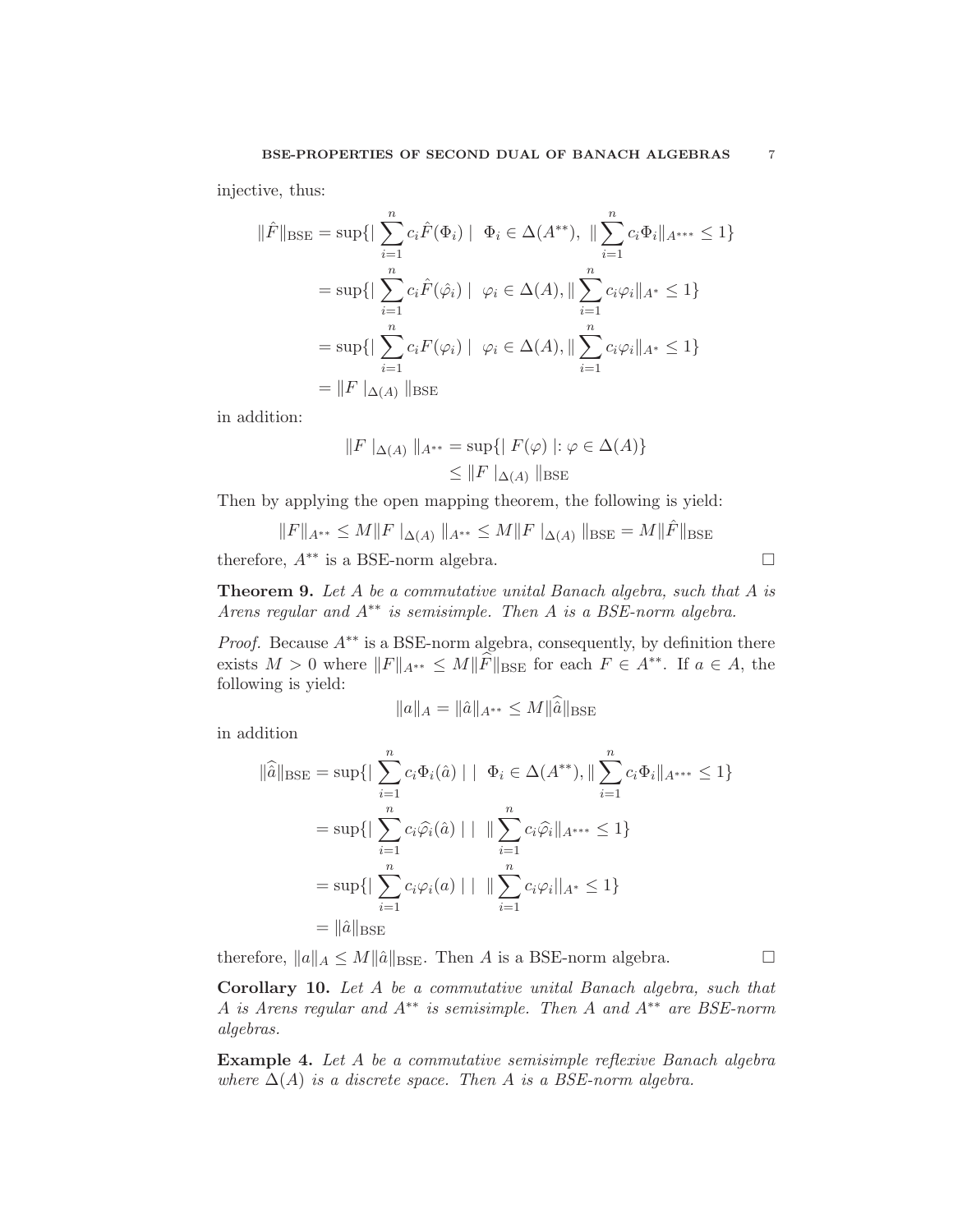*Proof.* By applying Example [3,](#page-5-0)  $C_{BSE}(\Delta(A)) = \hat{A} |_{\Delta(A)}$ , making  $\hat{A} |_{\Delta(A)}$  is a closed BSE-norm space, hence  $\Phi: A \longrightarrow \hat{A} \mid_{\Delta(A)}$  is an one-to-one continuous map where  $\Phi(A) = \hat{A} \mid_{\Delta(A)}$ . Then by applying the open mapping theorem it is revealed that there exists some  $M > 0$  where  $||a||_A \leq M ||\hat{a}||_{BSE}$  for each  $a \in A$ , therefore A is a BSE-norm algebra.

Example 5. *1) If* A *is a commutative unital finite dimensional Banach algebra , then* A *is a BSE-norm algebra.* 2) Let *G* be a compact group and  $A = l_p(G)$ . Then *A* is a BSE-norm algebra.

*Proof.* 1) Since A is finite dimensional,  $A \cong C^n$ , for some positive integer n under equivalent norms. Example [4](#page-6-0) implies that  $A$  is a BSE-norm algebra. 2) Because  $\Delta(A) = \hat{G}$  is a discrete space, A is a semisimple and reflexive algebra, thus by according to Example [4,](#page-6-0) A is a BSE-norm algebra.  $\square$ 

Example 6. *Assume that* G *is a compact group and* A *is a reflexive semisimple Banach algebra where*  $\Delta(A)$  *is discrete and*  $1 < p < \infty$ *. Then*  $L_p(G, A)$ *is a BSE-norm algebra.*

*Proof.* The following can be written:

$$
L_p(G, A)^{**} \cong L_q(G, A^*)^*
$$
  

$$
\cong L_p(G, A^{**}) \cong L_p(G, A)
$$

Consequently  $L_p(G, A)$  is reflexive, and

$$
\Delta(L_p(G,A)) = G \times \Delta(A)
$$

Because G is a compact group, and  $\Delta(A)$  is discrete, it is concluded that  $\Delta(L_p(G,A))$  is discrete. Therefore by applying Example [4,](#page-6-0)  $L_p(G,A)$  is a BSE-norm algebra.

# 5. Acknowledgment

Appreciation is extended to Assistant Professor Hojjat Farzadfard for his valuable comments and suggestions regarding the manuscript.

#### **REFERENCES**

- <span id="page-7-3"></span>[1] F. Abtahi, Z. Kamali, M. Toutounchi, The Bochner - Schoenberg- Eberline type property for vector- valued Lipschitz algebras. J.Math. Anal. Appl. (2019).
- <span id="page-7-5"></span>[2] F. Abtahi, Z. Kamali, M. Toutounchi, THE BSE concepts for vector- valued Lipschitz algebras. Commun. Pure Appl. Anal. (2020).
- <span id="page-7-1"></span><span id="page-7-0"></span>[3] R. Arens, Operations induced in function classes, Monatsch. Math. 55 (1951), 1-19.
- <span id="page-7-2"></span>[4] R. Arens, The adjoint of a bilinear operation, Proc. Amer. Math. Soc. 2 (1951), 839-848.
- [5] S. Bochner, A theorem on Fourier- Stieltjes integrals, Bull.Amer Math. Soc., 40(1934),271-276.
- <span id="page-7-4"></span>[6] H.G. Dales, A.T.-M. Lau, The second duals of Beurling algebras, Mem. Amer. Math. Soc. 177 (836) (2005).